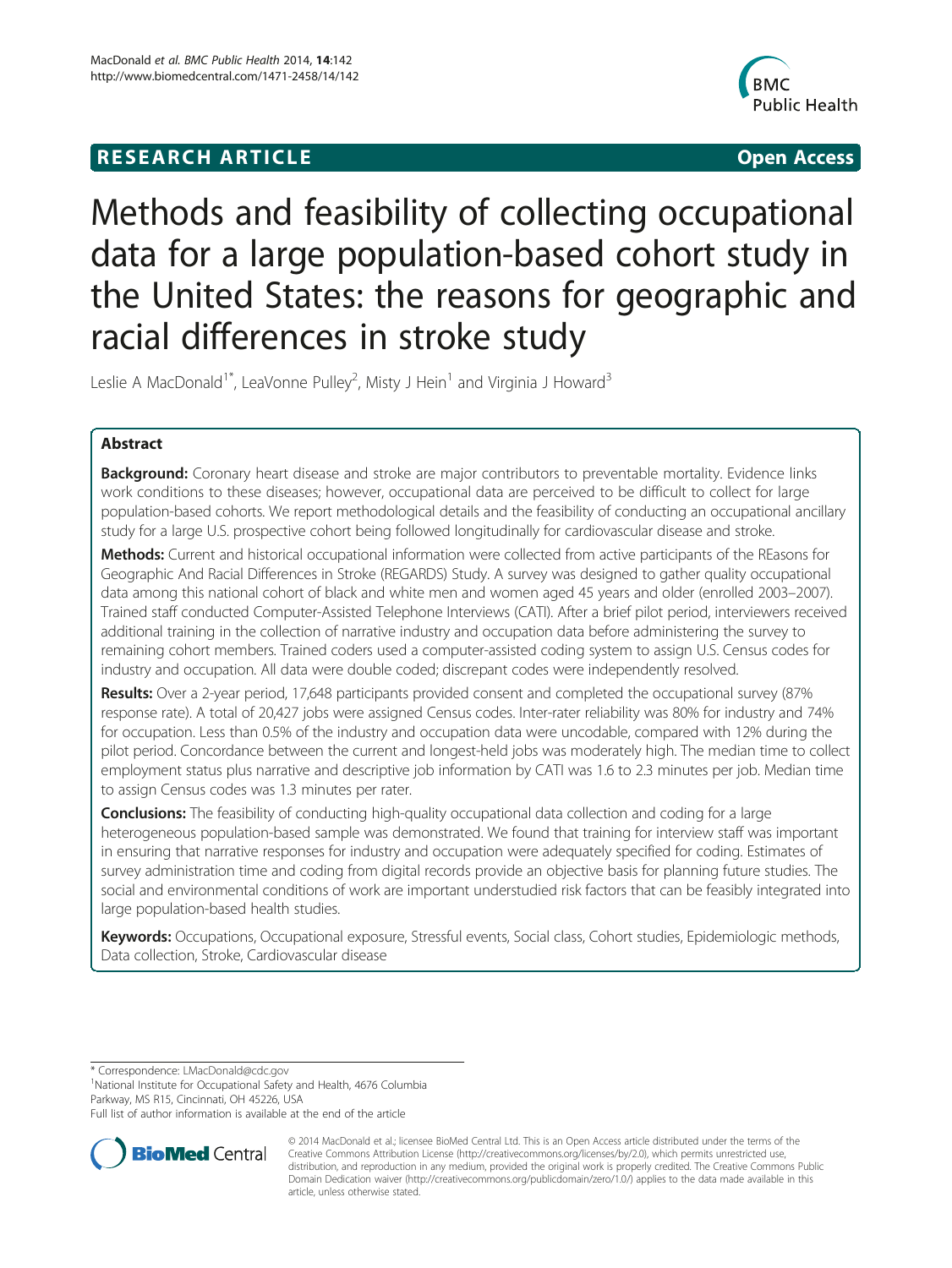# Background

Although coronary heart disease (CHD) and stroke are believed to be largely preventable, they are the first and fourth leading causes of death in the United States [\[1](#page-11-0)]. More than half of those with cardiovascular disease (CVD) (53%) are less than 60 years old, and circulatory diseases are a leading cause of death and permanent disability among workers [\[2,3](#page-11-0)]. A disproportionate burden of CVD (including CHD and stroke) occurs among African Americans, low income groups, and those living in the region of the Southeastern United States known as the stroke belt [\[4](#page-11-0)]. Evidence increasingly suggests the need to look beyond traditional individual-level factors in understanding these patterns of risk – including the role of work [\[5](#page-11-0)-[9\]](#page-11-0). Accordingly, several initiatives by the U.S. government seek to enhance our understanding of the social and environmental determinants of CVD through directed research efforts, including Healthy People 2020, the Public Health Action Plan to Prevent Heart Disease and Stroke, and the Occupational Health Disparities and Cardiovascular Research Programs at the National Institute for Occupational Safety and Health (NIOSH).

Evidence since the 1980s links working conditions, such as job strain and shift work, to increased risk of hypertension, heart disease [[8,10-12\]](#page-11-0) and stroke [[13](#page-11-0)] among workers. However, much of the evidence is cross-sectional, and these studies are often small industrial cohorts that under-represent racial minorities. Population-based CVD research increasingly extends beyond traditional risk factors in an effort to understand socio-demographic differences in risk, but progress has been limited by reliance on overly-simplistic global measures of socioeconomic status (SES) [[14](#page-11-0)]; occupational data collected in a majority of these studies are descriptive and used to represent SES rather than occupational exposure, affecting conclusions about where and how to direct prevention efforts [\[15\]](#page-11-0).

We sought to advance many federal priorities in cardiovascular health research, and improve upon past studies, by designing an occupational ancillary study to supplement the extensive clinical and covariate data from an existing large cohort study. We report the methodological details and the feasibility of collecting current and historical occupational data for participants of the REasons for Geographic And Racial Differences in Stroke (REGARDS) Study.

# Methods

# Cohort

REGARDS is a longitudinal population-based cohort of 30,239 participants designed to investigate factors associated with racial and geographic differences in stroke in the United States. Inclusion in the REGARDS Study recruitment sample required having a name, telephone number and address in a commercially available nationwide list of households in the United States, which is routinely updated from multiple sources (e.g., telephone directories, motor vehicle registrations, real estate listings, and driver's license data) [\[16](#page-11-0)]. Recruitment involved a stratified random sample balanced by race, sex, and geographic regions of the stroke belt (defined as the eight southern states of North Carolina, South Carolina, Georgia, Tennessee, Mississippi, Alabama, Louisiana, and Arkansas) and the remaining 40 contiguous states. English-speaking community-dwelling individuals aged 45 years or older who self-identified as non-Hispanic black or white were invited to participate, and those who were eligible and consented completed a telephone interview and an in-home medical examination January 2003-October 2007. Exclusion criteria included self-reported medical conditions (such as cancer) that would prevent long-term participation, or being on a waiting list for a nursing home. Complete details of the study recruitment methodology, selection criteria, and participation rates are available elsewhere [\[17,18](#page-11-0)].

At the conclusion of participant enrollment, the demographic distribution of the cohort was 42% black and 55% women; the geographical distribution was 56% from the stroke belt, and 44% from the remaining states [\[18](#page-11-0)]. Participants are being followed by telephone at sixmonth intervals for incident stroke events and change in cognitive functioning. Ancillary studies have broadened goals to assess racial and geographic differences in other cardiovascular outcomes including heart disease [\[19](#page-11-0)], kidney disease [\[20](#page-11-0)], and venous thrombosis [[21\]](#page-11-0).

#### Funding, collaboration, and scope

The National Institutes of Health (NIH), National Institute for Neurological Disorders and Stroke (NINDS), provided initial funding for establishment of the REGARDS Study cohort and telephone follow-up (2001–2007 and 2007–2012). Recently, NINDS awarded additional funding to conduct a second in-home physical exam, an extensive CVD telephone survey and continuation of telephone follow-ups (2012-2017). Employment status was collected at enrollment; however, no data were obtained on workplace conditions that may increase risk of CVD (e.g., shift work). An ancillary study proposal for an occupational supplement was approved by the REGARDS Executive Committee, and developed into an intramural research application at NIOSH. NIOSH funding was awarded in 2010 for development and administration of an occupational survey to the REGARDS cohort. The study was approved by the Institutional Review Boards at NIOSH and the University of Alabama at Birmingham (UAB).

#### Occupational survey

All active members of the REGARDS cohort were targeted for administration of the occupational survey by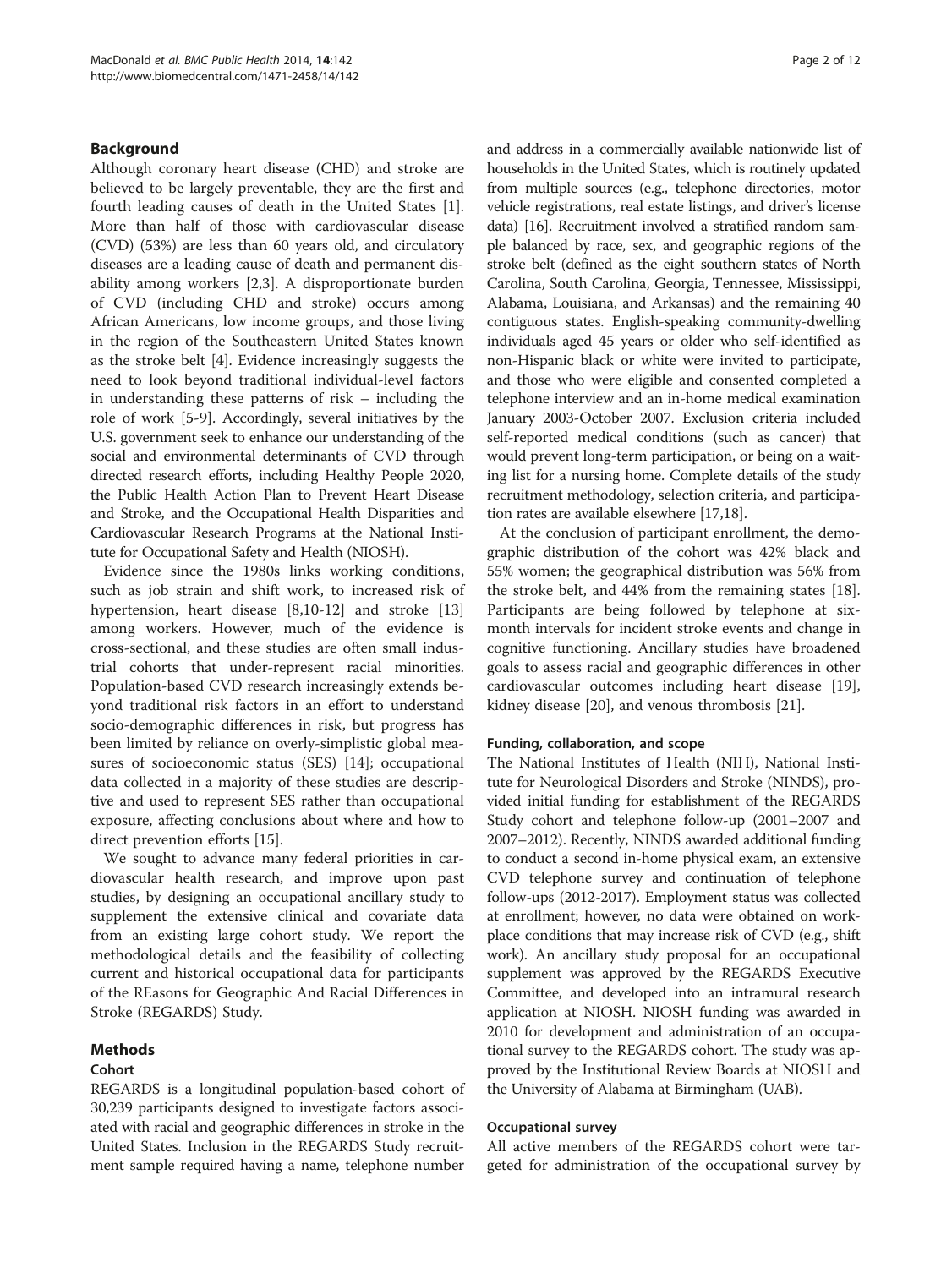Computer-Assisted Telephone Interview (CATI) during routine bi-annual follow-up. The survey was organized into six sections: employment status, entire working career, current job, current job exposures, longest-held job, and the job held at REGARDS enrollment ("enrollment job"). The survey content areas are summarized in Table 1 for each section of the survey. The CATI system

| Table 1 REGARDS occupational survey content areas |  |  |  |  |
|---------------------------------------------------|--|--|--|--|
|---------------------------------------------------|--|--|--|--|

| <b>Employment Status</b>                                 | Longest-Held Job<br>(self-employed)            |  |  |
|----------------------------------------------------------|------------------------------------------------|--|--|
| • At enrollment                                          | · Same as enrollment job                       |  |  |
| $\cdot$ Current                                          | · Same as current job                          |  |  |
| <b>Entire Work Career</b>                                | • Industry                                     |  |  |
| • Ever worked shiftwork                                  | • Job title and duties                         |  |  |
| • Years of shiftwork                                     | · Job tenure                                   |  |  |
| • Type of shiftwork                                      | • Year left this job                           |  |  |
| • Number of jobs held in the<br>past 10 years            | • Employer size                                |  |  |
| Current Job (self-employed)                              | • Work arrangement                             |  |  |
| • Industry                                               | · Union status                                 |  |  |
| • Job title and duties                                   | · Supervisory duties                           |  |  |
| • Start year                                             | · Total work hours per week                    |  |  |
| • Employer size                                          | • (Number of employees)                        |  |  |
| • Work arrangement <sup>a</sup>                          | $\bullet$ (Income $\geq$ 20% household income) |  |  |
| • Union status                                           | <b>Enrollment Job</b><br>(self-employed)       |  |  |
| · Supervisory duties                                     | · Same as longest-held job                     |  |  |
| • (Number of employees)                                  | · Same as current job                          |  |  |
| • (Income ≥ 20% household income)                        | • Industry                                     |  |  |
| <b>Current Job Exposures</b>                             | • Job title and duties                         |  |  |
| · Shiftwork                                              | • Job tenure                                   |  |  |
| · Total work hours per week                              | • Year left this job                           |  |  |
| • Work hour preference                                   | • Employer size                                |  |  |
| · Psychological job demandsb                             | • Work arrangement                             |  |  |
| • Decision latitude <sup>b</sup>                         | • Union status                                 |  |  |
| • Skill discretion <sup>b</sup>                          | • Supervisory duties                           |  |  |
| • Overall physical effort level <sup>c</sup>             | · Total work hours per week                    |  |  |
| • Work-life imbalance <sup>d</sup>                       | • (Number of employees)                        |  |  |
| · Threatened or bullied in the<br>past vear <sup>e</sup> | • (Income ≥ 20% household income)              |  |  |

aWork arrangement categories for wage employed participants included: on-call employee, subcontractor or employee of a temporary agency, regular permanent employee, and unknown; work arrangement categories for self-employed participants included: business owner, independent contractor or consultant or freelance worker.

b Job Content Questionnaire scale measures [\[22](#page-11-0)].<br>COpe item modified Borg perceived exertion sca

 $^{\circ}$ One item modified Borg perceived exertion scale [\[23](#page-11-0)].

dOne item adapted from a validated scale based on expert consultation with Dr. Joseph Grzywacz [\[24\]](#page-11-0).

<sup>e</sup>NIOSH Quality of Work Life Survey [[25\]](#page-11-0).

• Discrimination (age, race, gender, other) $e$ 

automated the order of questions in accordance with prescribed skip patterns. Participants completing the occupational survey reported their current employment status (March 2011-March 2013) and retrospectively reported employment status at REGARDS Study enrollment (2003–2007). Only participants employed outside the home at 25 years of age or older were asked to report occupational information. Study resources dictated that we aim to keep administration time to 10 minutes on average, so the survey was designed to avoid repeat reporting of job details. Participants first reported information about their current job and associated workplace exposures; they were then asked about their longest-held job only if it was different from the current job; finally, they were asked questions about the job held at enrollment only if this job was different from the current and/ or longest-held jobs. Thus, each participant reported characteristics for up to three jobs – current, longestheld, and enrollment.

#### Pilot study

The occupational survey was pilot tested in October 2010 by the Survey Research Unit (SRU) at UAB to evaluate CATI administration procedures, administration time, and data quality. Following a standard interviewer orientation to the new survey, 106 randomly selected REGARDS Study participants were contacted, ninety-one of whom consented  $(91/106 = 86\%$  response rate). Mean and median administration times were approximately 8 minutes (range 1–23 minutes). Some technical problems involving skip patterns in the CATI system were identified and resolved shortly after the pilot began; other skip pattern problems were identified after pilot data collection was completed, resulting in extensive re-programming and testing prior to full-scale administration. A NIOSH expert in Industry and Occupation (I/O) coding reviewed all narrative responses for industry and occupation (i.e., industry type and job title/ kind of work) from the pilot surveys (81 jobs: 19 current and 62 longest-held), and determined that data quality was inadequate for assigning 4-digit Census codes for 12% of the jobs. Data quality problems included typographical errors, abbreviation usage, insufficient detail, and the reporting of multiple job titles.

To improve the quality of I/O data collection and subsequent coding, a 2-day in-person interviewer training was conducted before administration of the survey to the remaining cohort. The training provided numerous examples of "adequate" and "inadequate" text descriptions for industry, job title and job duties, as described in two NIOSH documents [[26,27\]](#page-11-0). The interviewers were instructed when and how to probe study participants to elicit more specific responses when their initial reply was inadequate for coding purposes. For example,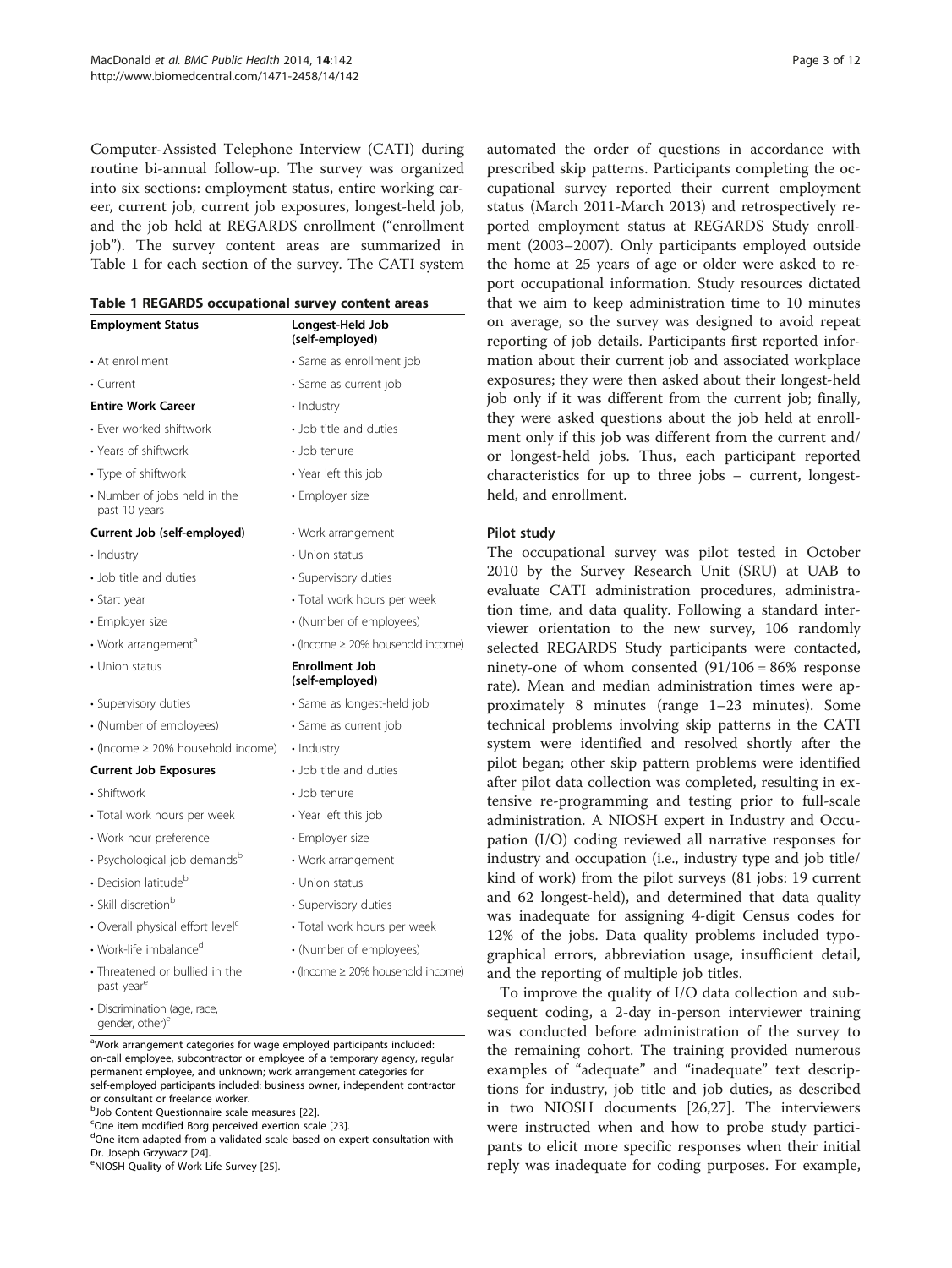<span id="page-3-0"></span>if a participant reported a job title of "teacher" or "manager," interviewers were instructed to probe for the more specific response of "high school teacher" or "grocery store manager". The training also emphasized the importance of correct spelling, not using abbreviations, and reporting only one job (the job requiring the most work hours for participants who held multiple jobs concurrently).

# Data collection

Highly trained interviewers at the SRU routinely conduct approximately 3,500 REGARDS Study follow-up interviews each month. The occupational survey was included as a module within these routine follow-up interviews. Full-scale administration to the remainder of the active cohort was conducted March 2011 through March 2013. Study participants were notified about the new survey in advance through the REGARDS Study newsletter. During the follow-up call, verbal consent to complete the occupational survey was obtained prior to administration. When a participant was unavailable during repeated call attempts, the survey was administered during the subsequent follow-up period.

# Industry and occupation coding

Throughout data collection, de-identified data from the occupational survey were periodically transferred to NIOSH through a secured File Transfer Protocol. Once received, a file of the narrative industry and occupation

data was prepared for import into the NIOSH Industry and Occupation Computer-Assisted Coding System [\[28](#page-11-0)]. This coding system was developed by NIOSH to aid trained coders in the efficient assignment of standardized industry and occupation codes. A double-coding procedure was used in which each imported file was assigned to two raters from a pool of three. Each rater independently reviewed narrative information for each job and assigned 4-digit U.S. Census 2002 codes for industry and occupation; a fourth rater resolved discrepancies. Additional quality assurance was performed on the first 52% of the records by a NIOSH I/O coding expert who reviewed participants' narrative data any time a unique combination of industry and occupation looked unusual.

# Statistical methods

All statistical analyses were performed using SAS (version 9.3, SAS Institute Inc., Cary, NC). Reliability of the initial assigned I/O codes was assessed using percent agreement; inter-rater agreement was evaluated for an exact match on the assigned 4- (and 2-) digit Census codes for both industry and occupation. The unweighted kappa statistic was used to assess concordance of the current and longest-held jobs with respect to industry and occupation. These results were stratified by age at the occupational survey (<65 years, 65+ years). Time estimates for survey completion, and for sub-sets of survey items, were computed from digital time-stamp

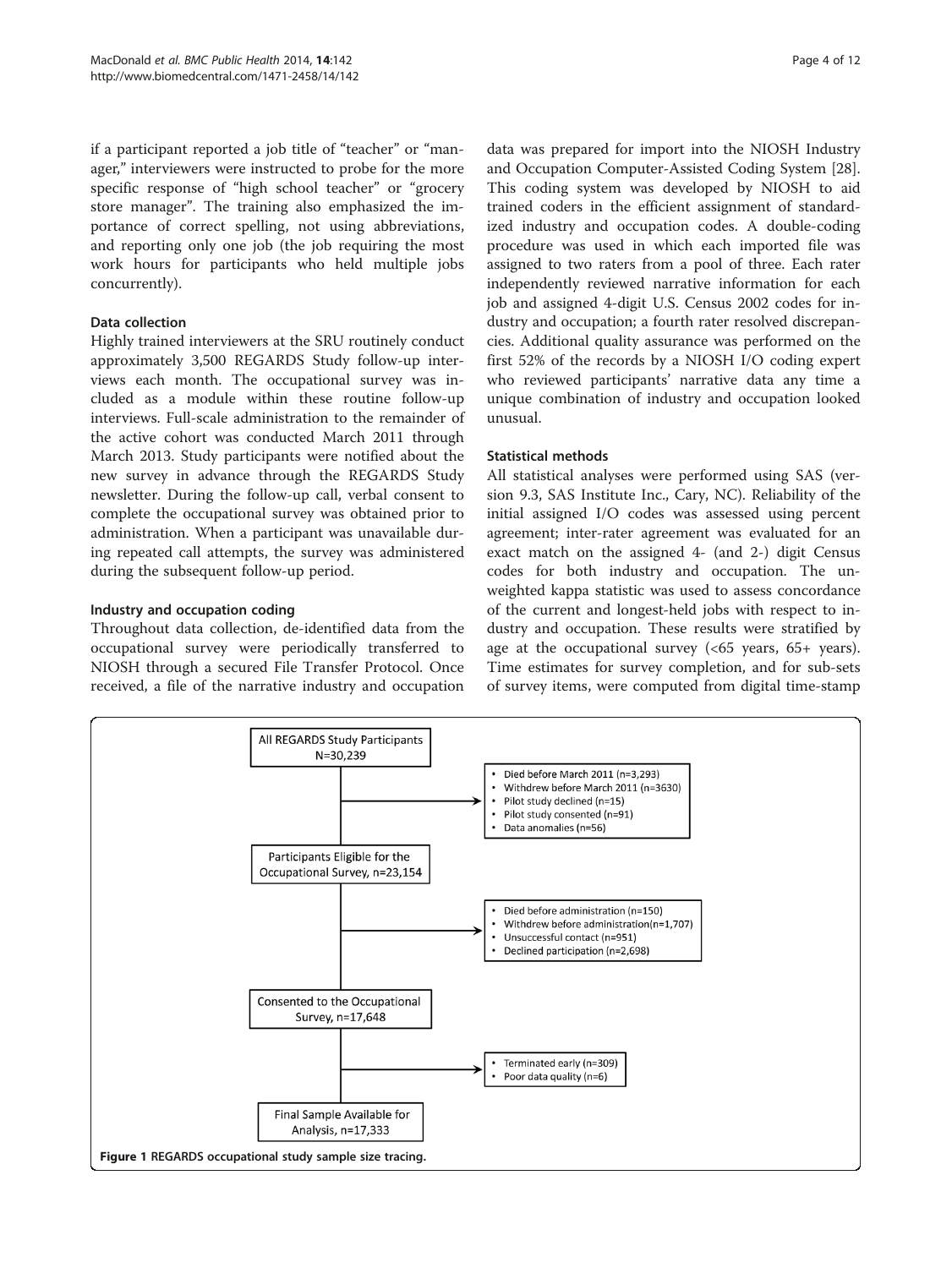data extracted from the CATI system. Time estimates for assigning industry and occupation codes were computed from digital time-stamp data extracted from the NIOSH computer-assisted coding system.

#### Results

#### Survey administration

The occupational survey was administered 3.5 to 9.5 years after participant enrollment. Of the 30,239 original REGARDS participants, 77% (n = 23,154) were eligible to complete the survey in March 2011, after accounting for those selected for the pilot  $(n = 106)$ , those who had withdrawn from the study or died  $(n =$ 6,923), and those with data anomalies  $(n = 56)$ . Among the eligible participants, 88% were contacted to complete the survey during the two-year administration period. Among those not contacted, 1,857 participants died or withdrew before the survey could be administered and 951 were not reached after multiple call attempts. Among participants who were contacted, 17,648 consented  $(17,648/20,346 = 87%$  response rate). Participants with poor data quality  $(n = 6)$  or who consented to the

occupational survey but terminated early or otherwise refused to answer questions  $(n = 309)$  were excluded from further analysis. The final number of completed surveys available for analysis was 17,333 (Figure [1\)](#page-3-0). The geographic distributions of the final sample by race are shown in Figure 2.

Overall median administration time for completing the entire occupational survey was 7 minutes, and varied according to the number and type of jobs reported (Figure [3](#page-5-0)). Median administration time was lowest (2 minutes) for a small number of participants who reported no job-specific details. For the majority of participants  $(n = 11,148)$  who only reported a longest-held job, median administration time was 6 minutes. Median administration time was 4 minutes longer (10 minutes total) for participants only reporting a current job (and current exposures). Median participation time was more than the 10 minute target for the minority of participants who reported 2 or 3 jobs. The median administration time for collecting only narrative information required for industry and occupation coding (i.e., employment status, job title (wage-employed)/kind of work (self-employed), industry type) ranged from

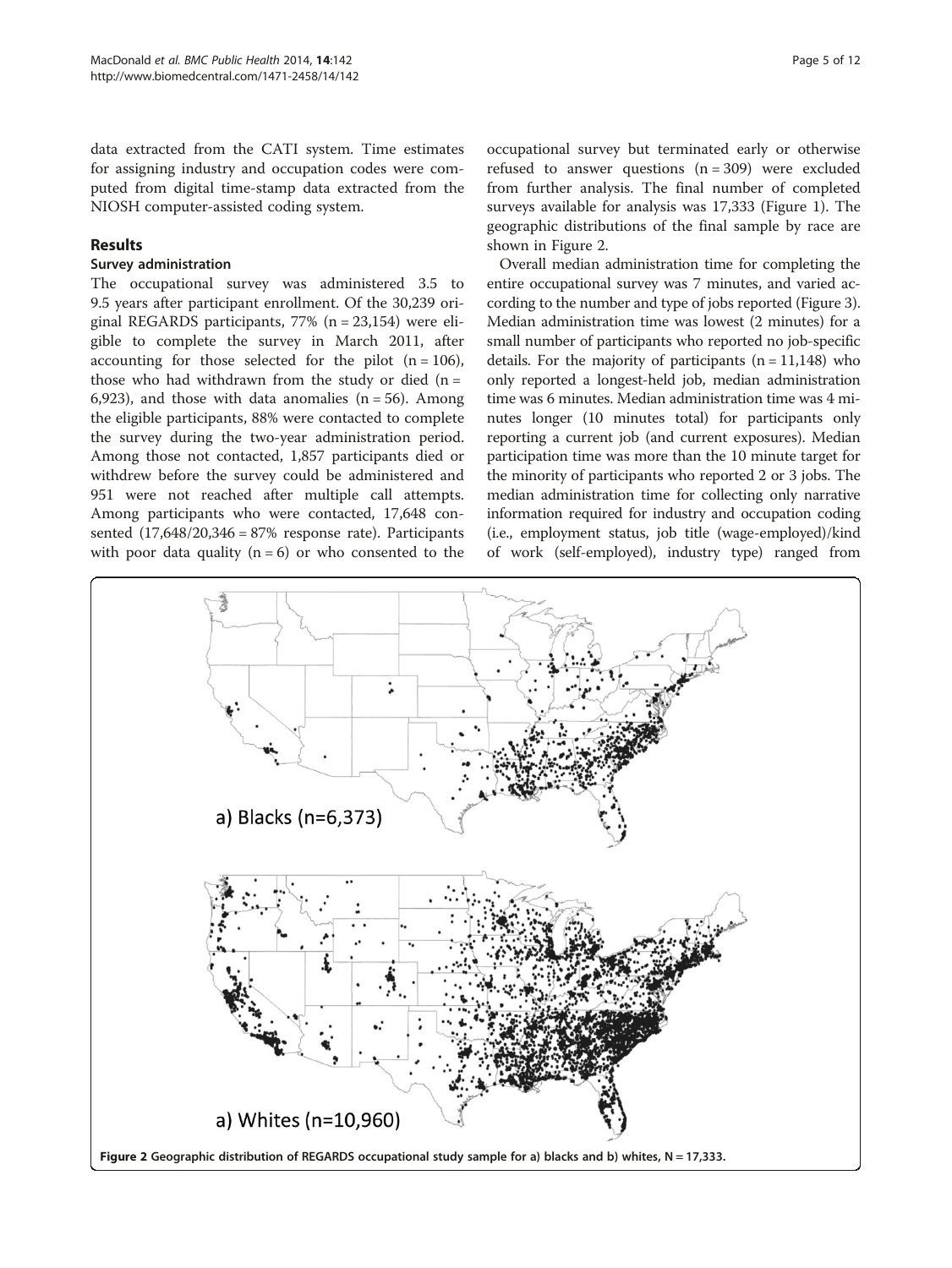<span id="page-5-0"></span>

0.72 minutes (43 seconds) for participants reporting a current wage job to 1.5 minutes for those reporting a longest-held job in which they were self-employed. This median time increased less than one minute to a range of 1.6 to 2.3 minutes, respectively, when the following additional job information was collected: "main job activities or duties" and "supervisory responsibilities (wageemployed)"/"number of employees (self-employed)".

#### Sample characteristics

Demographic and descriptive characteristics for the occupational study sample are shown in Table [2](#page-6-0), by race and sex. Most participants (68%) had more than a high school education at enrollment; at the time of the occupational survey, most were age 65 years or older (71%) and retired (61%). Nearly one quarter (23%) of the retirees had left employment within the past 5 years. Twenty-nine percent reported a current job at the time of the occupational survey, down from 43% who were employed at enrollment. A small number of participants  $(n = 277, 2\%)$  reported not working outside the home after the age of 25. A total of 7% reported being currently unemployed or unable to work.

#### Industry and occupation coding

A total of 20,427 jobs were assigned 4-digit Census codes for industry and occupation. Inter-rater agreement at the 4-digit level was 80% for industry, 74% for occupation, and 61% for both codes; agreement at the 2-digit level was 83%, 78%, and 73%, respectively. There was no evidence of a training effect between the initial and subsequent batches of coded data. A review of the unique I/O combinations encountered in the first half of data collection indicated very few unusual combinations (27 out of 3,609 I/O combinations from 10,791 jobs) and even fewer jobs with possible coding errors (9 or <0.1%).

Overall, less than 0.5% of the narrative data were uncodable (Table [3](#page-7-0)). Average time to code both industry and occupation was 1.3 minutes per job per rater; higher coding time for earlier batches likely reflects a learning curve (Figure [4](#page-9-0)).

### Occupation and industry profile of the sample

After participant job reporting was reviewed for ascertainment of the longest-held and enrollment jobs (see Additional file [1\)](#page-10-0), a total of 29,522 jobs were identified: 4,949 current, 17,041 longest-held, and 7,532 at enrollment. Descriptive characteristics of all three jobs are shown in Table [3](#page-7-0). Across all reported jobs, most participants were (or had been) employed for wages in a regular permanent job. Approximately one-quarter of currently employed participants were self-employed (26%); most currently self-employed participants reported contributing more than 20% of household income (65%) and being business owners (75%). Participants were represented in every Census 2002 industry code (270 codes) and nearly every Census 2002 occupation code (479 out of 506 codes).

Concordance between the current and longest-held jobs was moderately high across occupational categories (93, 22, and 6 categories), with kappa values ranging from 0.64 to 0.68, respectively for the overall sample (Table [4](#page-9-0)). Concordance was slightly higher among those less than 65 years old, compared with those 65 years and older. A similar pattern of results was found for industry.

# **Discussion**

We report the methodological details and feasibility of collecting current and historical occupational data among an established middle-aged and older cohort 3.5- 9.5 years after their enrollment in the REGARDS Study. The industry and occupational profile of the REGARDS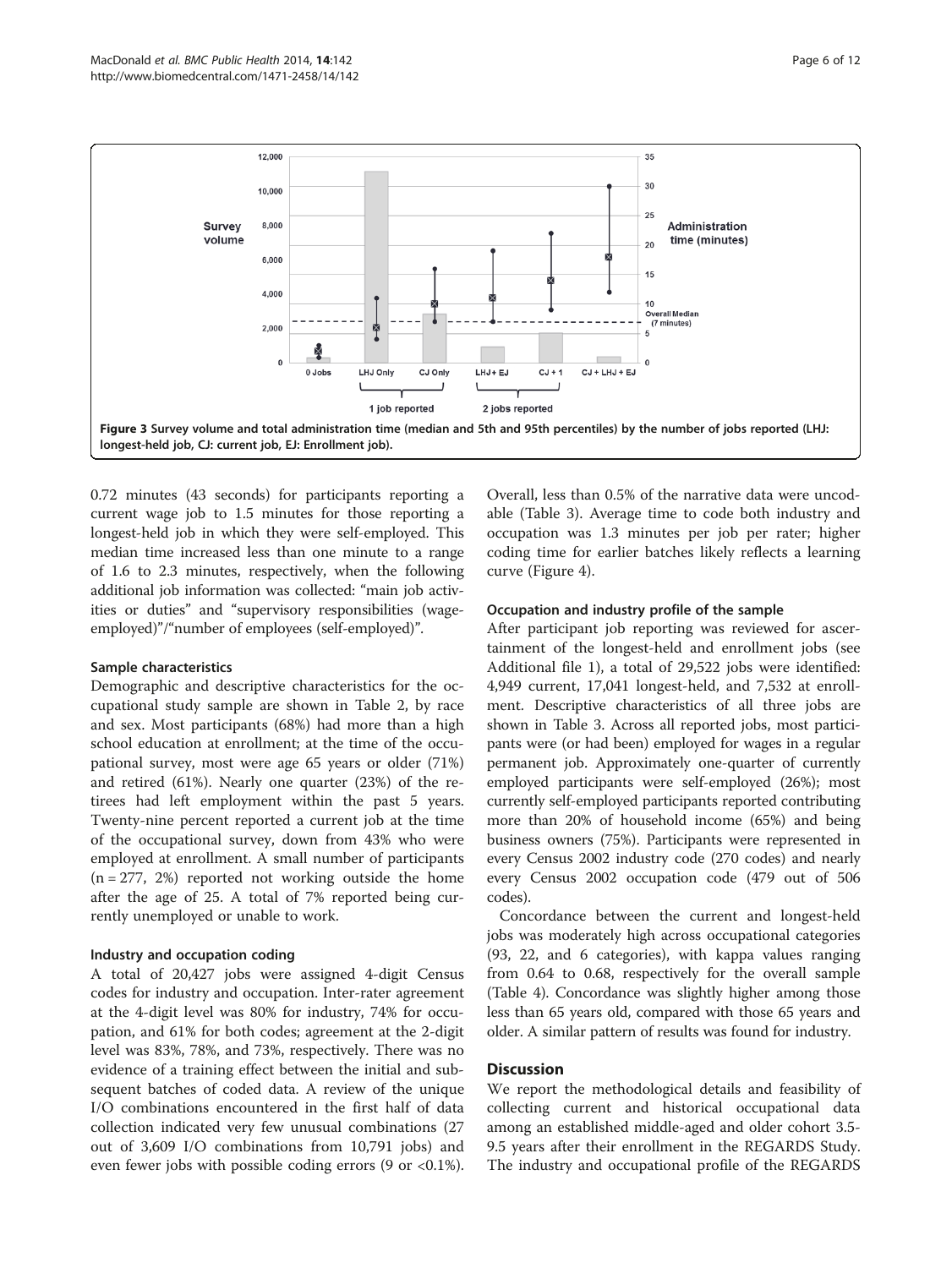#### <span id="page-6-0"></span>Table 2 Characteristics of the REGARDS occupational ancillary study sample  $(n = 17,333)^{a}$

| Characteristic                                     | <b>Black women</b><br>$(n = 4,086)$ | <b>Black men</b><br>$(n = 2, 287)$ | White women<br>$(n = 5, 563)$ | White men<br>$(n = 5, 397)$ | Overall<br>$(n = 17, 333)$ |
|----------------------------------------------------|-------------------------------------|------------------------------------|-------------------------------|-----------------------------|----------------------------|
| Age at the occupational survey (y)                 |                                     |                                    |                               |                             |                            |
| 45-54                                              | 214(5)                              | 124(5)                             | 322 (6)                       | 196(4)                      | 856 (5)                    |
| 55-64                                              | 1167 (29)                           | 522 (23)                           | 1456 (26)                     | 1047 (19)                   | 4192 (24)                  |
| 65-74                                              | 1674 (41)                           | 966 (42)                           | 2168 (39)                     | 2289 (42)                   | 7097 (41)                  |
| 75 or older                                        | 1031 (25)                           | 675 (30)                           | 1617 (29)                     | 1865 (35)                   | 5188 (30)                  |
| <b>Education at enrollment</b>                     |                                     |                                    |                               |                             |                            |
| Unknown                                            | 3(<1)                               | 0(0)                               | 2(<1)                         | 1 (< 1)                     | 6(<1)                      |
| High school or less                                | 1663(41)                            | 917 (40)                           | 1700 (31)                     | 1295 (24)                   | 5575 (32)                  |
| Some college                                       | 1164 (28)                           | 625 (27)                           | 1595 (29)                     | 1274 (24)                   | 4658 (27)                  |
| College graduate and above                         | 1256 (31)                           | 745 (33)                           | 2266 (41)                     | 2827 (52)                   | 7094 (41)                  |
| US region at enrollment                            |                                     |                                    |                               |                             |                            |
| Stroke buckleb                                     | 816 (20)                            | 408 (18)                           | 1485 (27)                     | 1085 (20)                   | 3794 (22)                  |
| Rest of stroke belt                                | 1399 (34)                           | 787 (34)                           | 1930 (35)                     | 1809 (34)                   | 5925 (34)                  |
| Other 40 contiguous states                         | 1871 (46)                           | 1092 (48)                          | 2148 (39)                     | 2503 (46)                   | 7614 (44)                  |
| Residence at enrollment <sup>c</sup>               |                                     |                                    |                               |                             |                            |
| Unknown                                            | 326(8)                              | 152(7)                             | 620 (11)                      | 545 (10)                    | 1643(9)                    |
| Rural                                              | 504 (12)                            | 244 (11)                           | 1280 (23)                     | 1150 (21)                   | 3178 (18)                  |
| Urban                                              | 3256 (80)                           | 1891 (83)                          | 3663 (66)                     | 3702 (69)                   | 12512 (72)                 |
| Employment status at the occupational survey       |                                     |                                    |                               |                             |                            |
| Currently employed                                 | 1057 (26)                           | 622 (27)                           | 1601 (29)                     | 1669 (31)                   | 4949 (29)                  |
| Retired <sup>d</sup>                               | 2425 (59)                           | 1457 (64)                          | 3157 (57)                     | 3502 (65)                   | 10541 (61)                 |
| Unemployed/unable to work                          | 474 (12)                            | 201(9)                             | 310(6)                        | 212(4)                      | 1197(7)                    |
| Homemaker or student                               | 128(3)                              | 5(1)                               | 489 (9)                       | 11 $(\leq)$                 | 633(4)                     |
| Not working, reason unknown                        | 1 (< 1)                             | $2$ (<1)                           | 6(1)                          | $2$ (<1)                    | 11 (< 1)                   |
| Unknown                                            | 1 (< 1)                             | 0(0)                               | 0(0)                          | 1 (< 1)                     | 2(<1)                      |
| Ever employed outside the home $\geq$ 25 years old |                                     |                                    |                               |                             |                            |
| Unknown                                            | 6(1)                                | 1 (< 1)                            | 8(<1)                         | 0(0)                        | 15 (< 1)                   |
| No                                                 | 72(2)                               | 14 (< 1)                           | 178(3)                        | $13 (=1)$                   | 277(2)                     |
| Yes                                                | 4008 (98)                           | 2272 (99)                          | 5377 (97)                     | 5384 (100)                  | 17041 (98)                 |
| Employed at REGARDS enrollment?                    |                                     |                                    |                               |                             |                            |
| Unknown                                            | 4(<1)                               | 8(<1)                              | 9(1)                          | 11 (< 1)                    | $32 \le 1$                 |
| No                                                 | 2437 (60)                           | 1262 (55)                          | 3264 (59)                     | 2806 (52)                   | 9769 (56)                  |
| Yes                                                | 1645 (40)                           | 1017 (44)                          | 2290 (41)                     | 2580 (48)                   | 7532 (43)                  |

<sup>a</sup>All values are n (percentage). Percentages may not sum to 100 due to rounding.

bThe stroke buckle is a segment of the stroke belt region of the United States defined as the south Atlantic coastal plains states of North Carolina, South Carolina and Georgia.

<sup>c</sup>Classification based on Rural–urban Community Area (RUCA) codes.<br><sup>d</sup>Median vears since retirement 11.0 vears (range 0–60 vears)

Median years since retirement 11.0 years (range 0–60 years).

cohort was unknown but presumed to be heterogeneous at the outset; data collection efforts therefore focused on gathering descriptive work histories (i.e., industry and occupation for the current, longest-held and enrollment jobs) that were subsequently assigned Census codes, and general job characteristics (e.g., employer size, work arrangement or contract, work schedule demands). Measures of specific workplace psychosocial stressors (e.g.,

job strain, discrimination) were also obtained for those still employed. Although only 29% of this large cohort was currently employed, data on the longest-held and enrollment jobs will enable future analyses involving individuals who are now retired and unemployed.

The pilot phase of occupational data collection was critical for highlighting the need for additional CATI system programming and interviewer training. Subsequent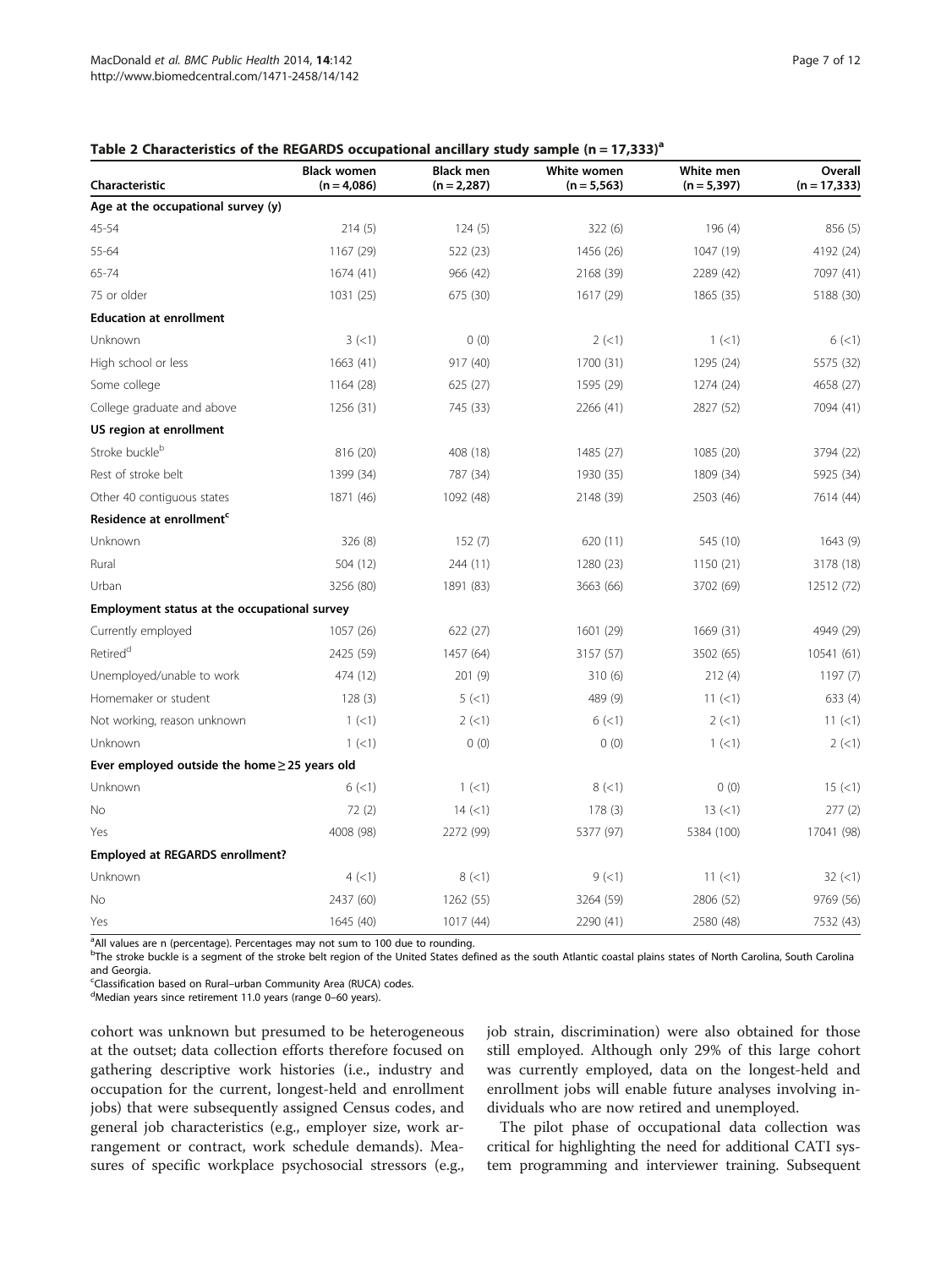# <span id="page-7-0"></span>Table 3 Characteristics of jobs reported by the REGARDS occupational ancillary study sample, by job type<sup>a</sup>

|                                                           | Job type <sup>b</sup> |                             |                            |  |
|-----------------------------------------------------------|-----------------------|-----------------------------|----------------------------|--|
| Characteristic                                            | Current (n = 4,949)   | Longest held $(n = 17,041)$ | Enrollment ( $n = 7,532$ ) |  |
| Type of employment                                        |                       |                             |                            |  |
| Unknown                                                   | 0(0)                  | 18 $(<1)^{c}$               | 823 (11) <sup>d</sup>      |  |
| Wage                                                      | 3638 (74)             | 14988 (88)                  | 5254 (70)                  |  |
| Self                                                      | 1311 (26)             | 2035 (12)                   | 1455 (19)                  |  |
| Among wage employed                                       |                       |                             |                            |  |
| Covered by a union?                                       | 507 (14)              | 3824 (26)                   | 1043 (20)                  |  |
| Supervisory responsibilities?                             | 1283 (35)             | 7777 (52)                   | 2351 (45)                  |  |
| Work arrangement                                          |                       |                             |                            |  |
| On call employee                                          | 172(5)                | 166(1)                      | 124(2)                     |  |
| Subcontractor/temporary agency                            | 109(3)                | 135(1)                      | 91(2)                      |  |
| Regular, permanent employee                               | 3326 (91)             | 14626 (98)                  | 5012 (95)                  |  |
| Unknown                                                   | 31(1)                 | $61 (\leq 1)$               | 27(1)                      |  |
| Among self employed                                       |                       |                             |                            |  |
| Self-employment wages represent ≥20% of household income? | 852 (65)              | 1553 (76)                   | 1068 (73)                  |  |
| Work arrangement                                          |                       |                             |                            |  |
| Business owner                                            | 988 (75)              | 1630 (80)                   | 1150 (79)                  |  |
| Independent contractor/consultant/freelance               | 323 (25)              | 405 (20)                    | 305 (21)                   |  |
| Industry sector (census based) <sup>e</sup>               |                       |                             |                            |  |
| Unknown                                                   | 0(0)                  | 18 (< 1)                    | 823 (11)                   |  |
| Not codable                                               | 2(<1)                 | 9(1)                        | 12(1)                      |  |
| Agriculture, forestry & fishing                           | 75(2)                 | 196(1)                      | 92(1)                      |  |
| Construction                                              | 197(4)                | 577(3)                      | 277(4)                     |  |
| Health care & social assistance                           | 817 (17)              | 2280 (13)                   | 1014(13)                   |  |
| Manufacturing                                             | 338(7)                | 2867 (17)                   | 656 (9)                    |  |
| Mining                                                    | 10 (< 1)              | $62$ ( $<$ 1)               | $17 (-1)$                  |  |
| Servicesf                                                 | 2799 (57)             | 8405 (49)                   | 3666 (49)                  |  |
| <i>Information</i>                                        | 97(2)                 | 567(3)                      | 142(2)                     |  |
| Finance and insurance                                     | 216(4)                | 722(4)                      | 293 (4)                    |  |
| Real estate, rental, and leasing                          | 188 (4)               | 266(2)                      | 209(3)                     |  |
| Professional, scientific, and technical                   | 372(8)                | 654(4)                      | 455 (6)                    |  |
| Corporate management                                      | 0(0)                  | 6(<1)                       | 1 (< 1)                    |  |
| Administrative support and waste management               | 162(3)                | 284(2)                      | 209(3)                     |  |
| Education                                                 | 791 (16)              | 2884 (17)                   | 1129 (15)                  |  |
| Arts, entertainment, and recreation                       | 122(2)                | 150 (1)                     | 111(1)                     |  |
| Accommodation and food                                    | 69(1)                 | 315(2)                      | 98 (1)                     |  |
| Public administration (government)                        | 348(7)                | 1679 (10)                   | 509 (7)                    |  |
| Other service industries                                  | 434 (9)               | 878 (5)                     | 510(7)                     |  |
| Transportation, warehousing & utilities                   | 239(5)                | 1105(6)                     | 390 (5)                    |  |
| Wholesale and retail trade                                | 470 (9)               | 1275(7)                     | 582 (8)                    |  |
| Armed forces                                              | $2$ (<1)              | 247(1)                      | 3 (< 1)                    |  |
| Occupational group <sup>9</sup>                           |                       |                             |                            |  |
| Unknown                                                   | 0(0)                  | 18 (< 1)                    | 823 (11)                   |  |
| Not codable                                               | 4(<1)                 | $10 (=1)$                   | $12$ (<1)                  |  |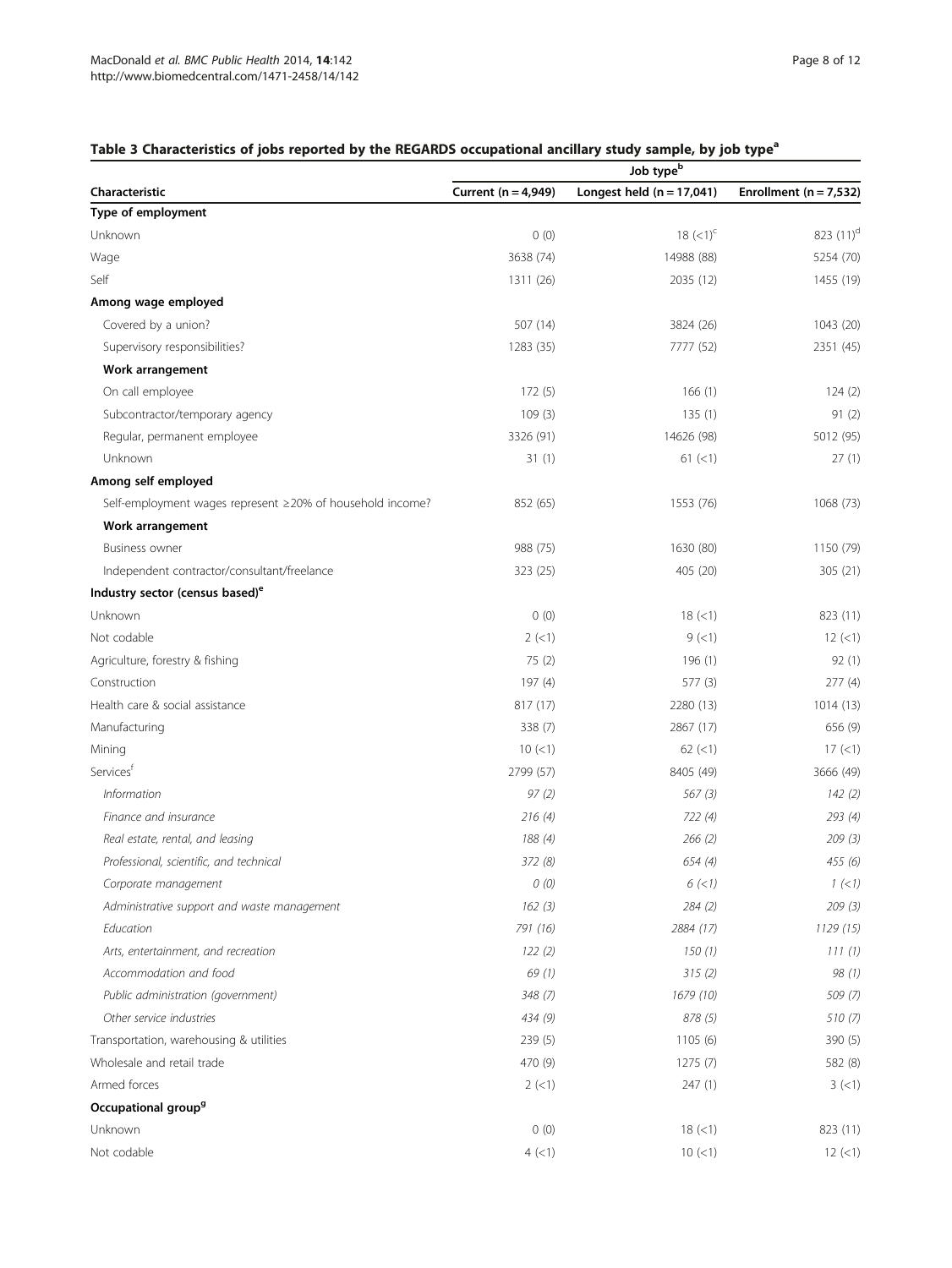| Table 3 Characteristics of Jobs reported by the REGARDS occupational ancillary study sample, by Job type" (Continued) |          |           |          |
|-----------------------------------------------------------------------------------------------------------------------|----------|-----------|----------|
| 11-Management                                                                                                         | 633 (13) | 2359 (14) | 908 (12) |
| 13-Business and financial operations                                                                                  | 277(6)   | 684(4)    | 352(5)   |
| 15-Computer and mathematical science                                                                                  | 86(2)    | 250(1)    | 126(2)   |
| 17-Architecture and engineering                                                                                       | 97(2)    | 467(3)    | 151(2)   |
| 19-Life, physical, and social science                                                                                 | 72(1)    | 256(2)    | 101(1)   |
| 21-Community and social services                                                                                      | 206(4)   | 518(3)    | 261(3)   |
| 23-Legal                                                                                                              | 89(2)    | 174(1)    | 121(2)   |
| 25-Education, training, and library                                                                                   | 544 (11) | 2039 (12) | 771 (10) |
| 27-Arts, design, entertainment, sports, and media                                                                     | 167(3)   | 274(2)    | 175(2)   |
| 29-Healthcare practitioner and technical                                                                              | 338 (7)  | 1067(6)   | 439 (6)  |
| 31-Healthcare support                                                                                                 | 115(2)   | 363(2)    | 130(2)   |
| 33-Protective service (firefighters/law enforcement)                                                                  | 121(2)   | 318(2)    | 151(2)   |
| 35-Food preparation and serving related                                                                               | 78 (2)   | 343(2)    | 104(1)   |
| 37-Building and grounds cleaning and maintenance                                                                      | 139(3)   | 386(2)    | 208(3)   |
| 39-Personal care and service                                                                                          | 227(5)   | 386(2)    | 229(3)   |
| 41-Sales and related                                                                                                  | 504(10)  | 1192(7)   | 647 (9)  |
| 43-Office and administrative support                                                                                  | 618 (12) | 2520 (15) | 850 (11) |
| 45-Farming, fishing, and forestry                                                                                     | 17 (< 1) | 54 (< 1)  | 23 (< 1) |
| 47-Construction and extraction                                                                                        | 123(2)   | 464(3)    | 190(3)   |
| 49-Installation, maintenance, and repair                                                                              | 104(2)   | 540(3)    | 139(2)   |
| 51-Production                                                                                                         | 171(3)   | 1438 (8)  | 314(4)   |
| 53-Transportation and material moving                                                                                 | 219(4)   | 686 (4)   | 304(4)   |
| 55-Military                                                                                                           | 0(0)     | 235(1)    | 3(<1)    |

Table 3 Characteristics of jobs reported by the REGARDS occupational ancillary study sample, by job type<sup>a</sup> (Continued)

<sup>a</sup>All values are n (percentage). Percentages may not sum to 100 due to rounding.

bCurrent jobs were held when the NIOSH survey was administered; longest-held jobs include 2883 current jobs that were the same as the longest-held job; and enrollment jobs were held at REGARDS enrollment and include 3454 current and 2276 longest-held jobs that were the same as the enrollment job (see Additional file [1\)](#page-10-0).

<sup>c</sup>Unknown for 18 subjects that reported working for pay at the REGARDS enrollment interview, but did not report any employment at the NIOSH occupational survey. <sup>d</sup>Unknown for 823 subjects that reported working for pay at the REGARDS enrollment interview (based on concurrent reports for 539 subjects and retrospective reports for 284 subjects), but did not report any job at the NIOSH occupational survey that coincided with the enrollment interview date (see Additional file [1\)](#page-10-0). <sup>e</sup>US 2002 Census codes for industry were aggregated to 8 industry sectors.

f Subcategories of the service industry are reported in italics.

9US 2002 Census codes for occupation were aggregated to 23 standard major occupational groups. The two-digit notation refers to the first two digits of the Standard Occupation Classification.

findings demonstrated that interviewer training substantially improved the quality of I/O data collection used to assign Census codes: the proportion of uncodable jobs was reduced from 12% during the pilot to less than 0.5% for the remainder of the cohort.

#### **Strengths**

Assigning standardized I/O codes from narrative responses is a labor-intensive activity, and participants in this study reported more than 20,000 jobs that were subsequently assigned Census codes. To efficiently manage such a large volume of coding we employed the use of a computer-assisted coding system developed at NIOSH. This coding system eliminated the need for coders to manually sort through large alphabetized coding manuals in search of codes for each narrative industry and occupation description. Instead, the system displayed narrative

responses from participants, along with text-matched descriptions (and corresponding codes) that coders could select from or perform additional coder-specified queries. The coding efficiency achieved through the use of this system enabled us to improve coding reliability by employing a protocol in which all jobs were coded twice by independent coders. When assigned codes did not match at the 4-digit level, discrepancies were resolved by a more senior coder. Coder reliability in our study was slightly better than previous reports [[29](#page-11-0)]. We believe this reliability improvement was due to our collecting and providing supplemental job data to the coders; these data included "job duties or activities" and "supervisory responsibilities". Favorable results from a quality assurance step provided additional confidence in the quality of the final assigned codes.

I/O codes serve several important functions in the context of population-based health research. I/O codes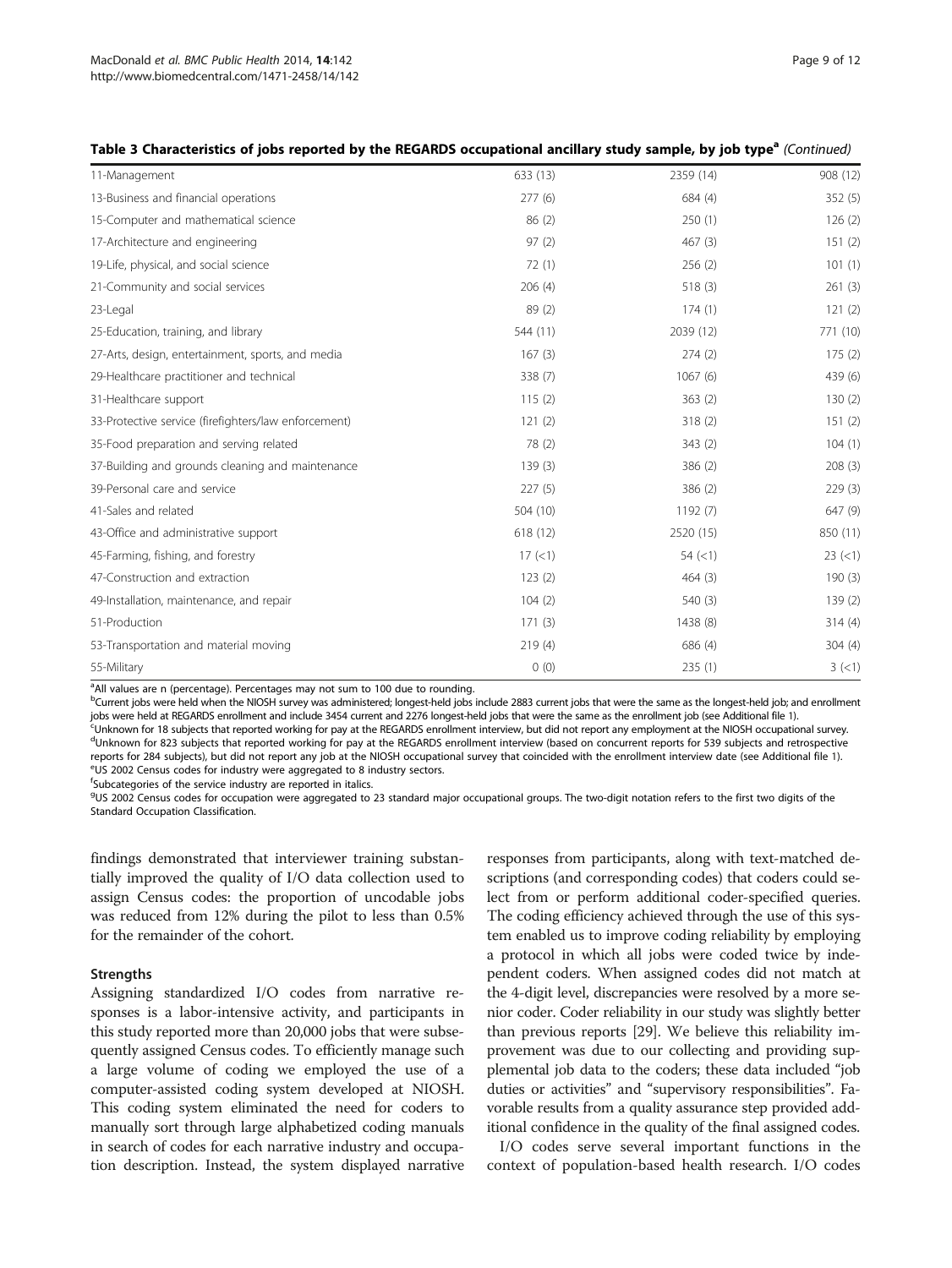<span id="page-9-0"></span>

and their corresponding aggregate groupings (e.g., management occupations) can serve as a descriptive index of socioeconomic status. However, even greater public health value resides in the use of I/O codes to describe health patterns and to examine relationships between associated (modifiable) job characteristics and health outcomes. Describing patterns of chronic health by industry and occupation can help identify groups in need of targeted health promotion and health protections. Additionally, I/O codes can be used to link health records to archival exposure data for conducting epidemiologic analyses. Although health-exposure linkage using industry and occupation codes is a well-established methodology [[30,31\]](#page-11-0), a recent survey found this practice to be greatly underutilized in population-based CVD studies in the United States [\[15](#page-11-0)].

#### Limitations

Practical considerations related to budget and participant burden made it necessary to design the survey to

take no more than 10 minutes on average to administer by CATI. We therefore had to balance the need for work history coverage and depth. The collection of data on exposures was restricted to the current job because historical reports of occupational exposure to job strain have been found to be too unreliable [[32\]](#page-11-0). Furthermore, a participant who held multiple jobs concurrently only reported the job where they spent the majority of their working hours, so their exposure information may be incomplete. While we were constrained in our ability to obtain a complete work history, we were able to obtain data on the longest-held and/or the enrollment job because of time efficiencies enabled by survey design features that eliminated the need for participants to repeat redundant job information. This time efficiency was realized because of moderately high concordance between the current and longest-held jobs – a result consistent with findings from the 2010 National Health Interview Study [[33\]](#page-11-0). The survey design strategy was timeefficient, as confirmed by the survey administration time

| Table 4 Concordance of the current job and longest held job, overall and by age |  |  |  |
|---------------------------------------------------------------------------------|--|--|--|
|---------------------------------------------------------------------------------|--|--|--|

| <b>Classification</b> | Overall $(n = 4.904)^a$ | Age $<$ 65 years (n = 2,777) | Age $\ge$ 65 years (n = 2,127) |  |
|-----------------------|-------------------------|------------------------------|--------------------------------|--|
|                       | к (95% CI)              | к (95% CI)                   | к (95% CI)                     |  |
| Industry              |                         |                              |                                |  |
| Simple (20 groups)    | $0.67(0.65 - 0.68)$     | $0.71(0.70-0.73)$            | $0.60(0.58-0.62)$              |  |
| Detailed (78 groups)  | $0.64(0.63 - 0.66)$     | $0.69(0.67 - 0.71)$          | $0.58(0.56-0.61)$              |  |
| Occupation            |                         |                              |                                |  |
| Broad (6 groups)      | $0.68$ $(0.67 - 0.70)$  | $0.73(0.71-0.75)$            | $0.63$ (0.60-0.65)             |  |
| Simple (22 groups)    | $0.67(0.66 - 0.68)$     | $0.72(0.70-0.73)$            | $0.61(0.58-0.63)$              |  |
| Detailed (93 groups)  | $0.64(0.63-0.66)$       | $0.70(0.68-0.71)$            | $0.58(0.55-0.60)$              |  |

Abbreviations: κ kappa coefficient, CI confidence interval.

<sup>a</sup> Limited to participants with known industry and occupation codes for both the current and longest-held jobs, but excludes participants with jobs in the military.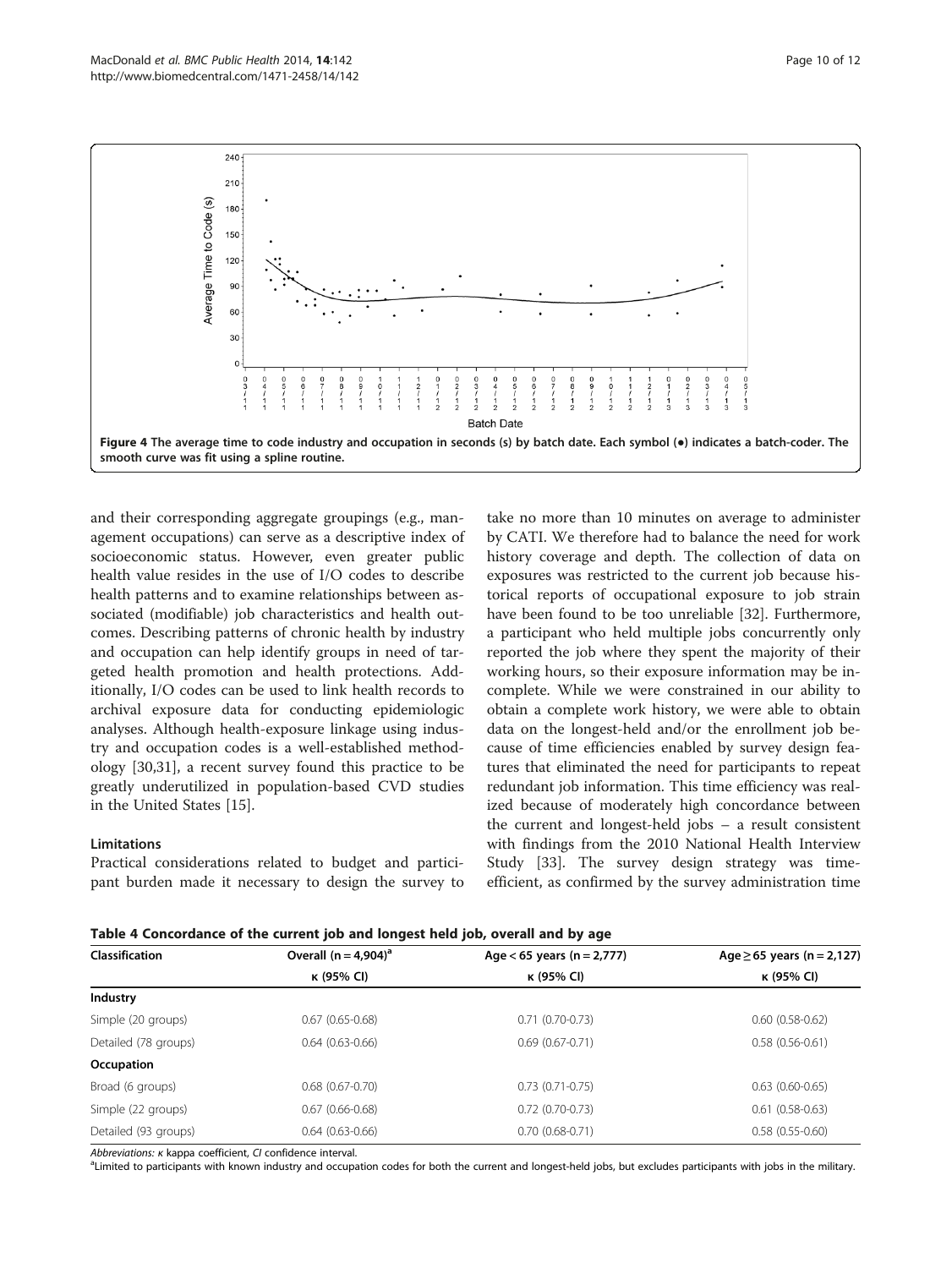<span id="page-10-0"></span>estimates, but it introduced complexity prior to data collection by the need to program (and test) elaborate skip patterns into the CATI system.

The survey design strategy also introduced complexity after data collection when it became necessary to assign current or longest-held jobs to the enrollment period (see Additional file 1). Because administration of the occupational survey lagged participant enrollment by a median of 6.5 years, participants retrospectively reported enrollment job information. To account for the possibility of recall error and to minimize it, all retrospectively reported job data were verified against logic criteria (e.g., date matching) to minimize the chance for error in the enrollment job assignment. Because employment status had not been obtained at enrollment for the full cohort due to a lag in the inclusion of this variable into the enrollment interview, 33% of enrollment job assignments were based solely on the retrospective report. Enrollment job information was set to missing for 11% of participants who reported that they were employed at enrollment, but job information provided did not datematch their enrollment date.

Because life course exposure to adverse working conditions can be an important determinant of chronic health later in life [[34\]](#page-11-0), it is best to collect participants' current and historical occupational data at the time of enrollment into health studies, and to then routinely update this information during the follow-up period. The occupational history should be as complete as study resources permit, with the minimum suggested data for each job to include industry type, job title (wage employed)/kind of work (self-employed), main job activities or duties, and supervisory responsibilities (wage employed)/number of employees (self-employed). For each reported job we found that it took 94 to 139 seconds (1.6 to 2.3 minutes) to collect this information by CATI.

#### Conclusions

The feasibility of conducting high-quality occupational data collection and I/O coding for a large heterogeneous population-based sample was demonstrated. We found that training of interview staff was important to ensuring that narrative responses for industry and occupation were adequately specified for subsequent coding. Relevant training materials have been developed by NIOSH, which are available for download from the NIOSH website [[26](#page-11-0),[27](#page-11-0)]. A computer-assisted coding system developed at NIOSH was used to improve the time-efficiency of I/O coding. Since coding for this study was completed, the knowledge-base of this coding system has been enhanced and is now capable of automatically assigning codes to some records at the time of data import. This enhanced system, known as the NIOSH

Industry and Occupation Computerized Coding System (NIOCCS) is now publically accessible through the NIOSH website [[28\]](#page-11-0), enabling future studies to benefit from even greater time efficiencies than was reported here for the REGARDS Study. Because the U.S. Census index of industries and occupations, and associating coding systems such as NIOCCS, are only available in English at this time, researchers planning studies with non-English speaking participants need to plan for the additional time and expense of translation prior to coding. Occupational data now augment the extensive clinical data collected during initial enrollment and followup for the REGARDS cohort, enabling future analyses on the association between under-studied modifiable workplace risk factors and chronic health conditions such as stroke, heart disease, and cognitive decline.

# Additional file

[Additional file 1:](http://www.biomedcentral.com/content/supplementary/1471-2458-14-142-S1.pdf) Enrollment Job Ascertainment for the Occupational Ancillary Study Sample.

#### Abbreviations

CATI: Computer-Assisted Telephone Interview; CDC: Centers for Disease Control and Prevention; CHD: Coronary heart disease; CVD: Cardiovascular disease; I/O: Industry and Occupation; NIH: National Institutes of Health; NINDS: National Institute for Neurological Disorders and Stroke; NIOCCS: NIOSH Industry and Occupation Computerized Coding System; NIOSH: National Institute for Occupational Safety and Health; REGARDS: REasons for geographic and racial differences in stroke; SES: Socioeconomic status; SRU: Survey Research Unit; UAB: University of Alabama at Birmingham.

#### Competing interests

The authors declare that they have no competing interests.

#### Authors' contributions

LAM and VJH conceived the occupational ancillary study and prepared all IRB documents. LAM, LP and VJH developed the survey and data collection protocols. MJH performed data management and all data analyses. All authors contributed to writing and revising this manuscript. All authors read and approved the final manuscript.

#### Acknowledgements

This REGARDS research project is supported by cooperative agreement U01 NS041588 from the National Institute of Neurological Disorders and Stroke, National Institutes of Health, Department of Health and Human Services. The occupational ancillary study is supported by intramural funding by the National Institute for Occupational Safety and Health, Centers for Disease Control and Prevention.

We thank the following individuals for their assistance in various aspects of the occupational survey: Pam Schumacher, Sherry Baron, Paul Wolff, Libby Wagner, Kathy Waters, Pi-Hsueh Chen, Martha Cohen, and members for the NIOSH Industry/Occupation Coding Team: Kim Jenkins, Denise Giglio, Faith Armstrong, Bill Ehling. We thank George Howard, Ya Yaun, Suzanne Judd and Shubha Nair Lucksmy for assistance with various aspects of data management. We also thank Kaori Fujishiro and Steve Bertke for their contributions to development of the enrollment job decision rules. The authors thank the other REGARDS Study investigators, the staff, and the participants of the REGARDS study for their valuable contributions. A full list of participating REGARDS investigators and institutions can be found at <http://www.regardsstudy.org/researchers>.